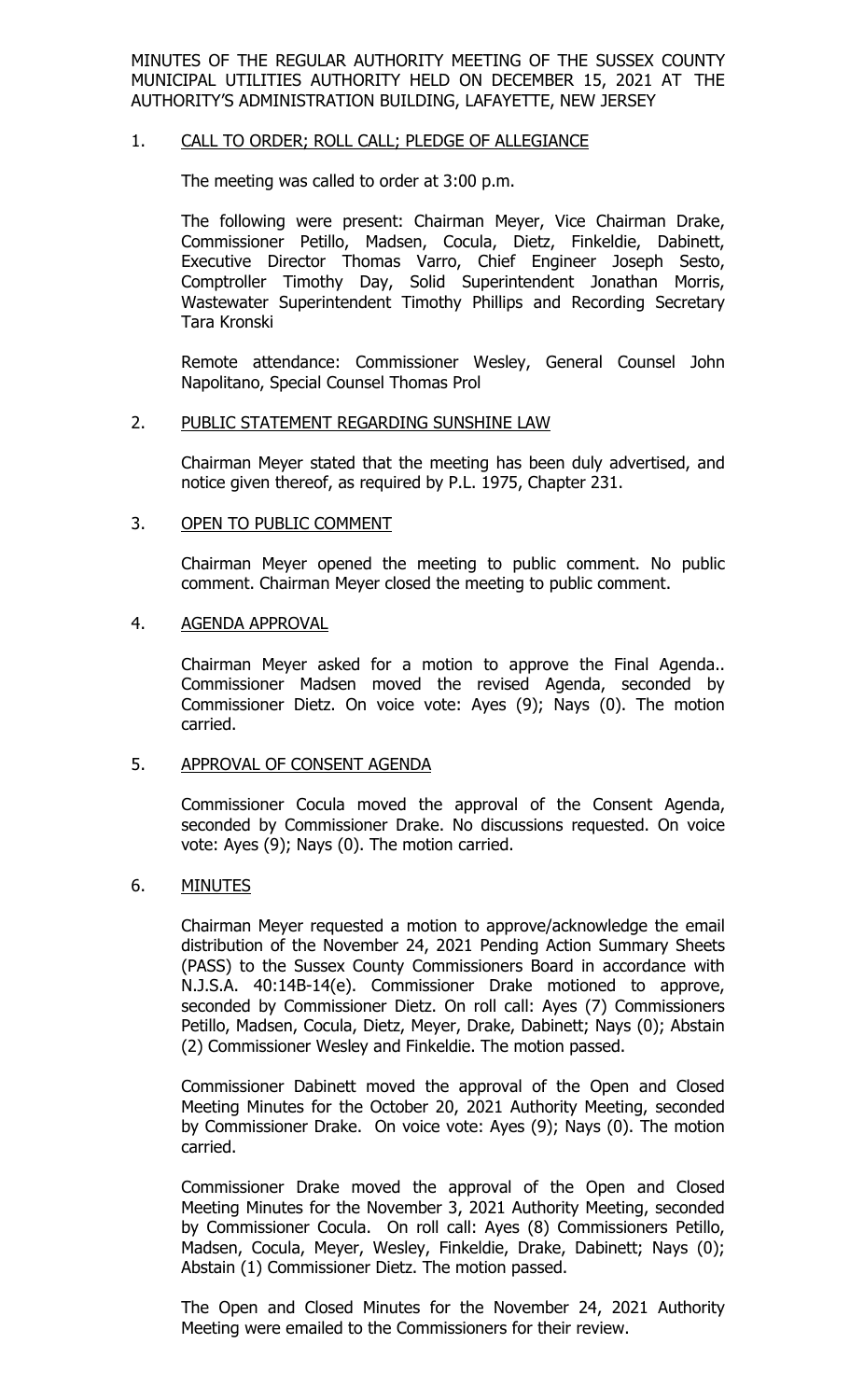# 7. BUSINESS

# a. Executive Session

At 3:04 p.m. Commissioner Dabinett moved the adoption of the following resolution authorizing a Closed Executive Session, motion was seconded by Commissioner Cocula. On voice vote: Ayes (9), Nays (0). The motion carried.

Chairman Meyer noted the Closed Session should be approximately 30 minutes and discussions shall include: Upper Wallkill NJPDES Permit Litigation and Personnel Matters.

#22-001 RESOLUTION RE: AUTHORIZING CLOSED EXECUTIVE **SESSION** 

At 3:23 p.m. Commissioner Madsen moved to adjourn the Closed Session, seconded by Commissioner Drake. On voice vote: Ayes (9), Nays (0). The motion carried.

Chairman Meyer confirmed discussions held as specifically set forth in the resolution authorizing Closed Executive Session: Upper Wallkill NJPDES Permit Litigation and Personnel Matters. When the need for confidentiality of these matters no longer exists, they will be opened to the public.

b. Wastewater Program

### **Superintendent' s Report**

Mr. Phillips gave a status report on the Hamburg Pump Station Upgrade Project. He reviewed construction done to date and indicated that currently the slide gates are being replaced. Contractor is doing well on project.

# **Comptroller's Report**

Mr. Day reported on Upper Wallkill final volumes for Fiscal Year 2021. Septage volumes totaled 120%, which is over the projected budget for FY2021. Sludge was at 104% of projected volumes and revenues, and Hauled Sewage was under projections at 67%. Connection fees were significantly over projected revenues for the fiscal year.

Comptroller Day indicated resolutions were prepared for approval and adoption of the actual annual sewer user charges for Upper Wallkill and Paulinskill wastewater participants for FY2021. A certificate of the charges will be forwarded to participant. Commissioner Cocula moved both resolutions, Commissioner Drake seconded the motion. On roll call: Ayes (9) Commissioner Petillo, Madsen, Cocula, Dietz, Meyer, Drake, Wesley, Finkeldie, Dabinett. The resolutions passed.

- #22-002 RESOLUTION RE: APPROVAL AND ADOPTION OF CALCULATION OF ACTUAL ANNUAL CHARGES FOR SEWER SERVICE FOR FISCAL YEAR 2021 – UPPER WALLKILL **SYSTEM**
- #22-003 RESOLUTION RE: APPROVAL AND ADOPTION OF CALCULATION OF ACTUAL ANNUAL CHARGES FOR SEWER SERVICE FOR FISCAL YEAR 2021 – PAULINS KILL BASIN WATER RECLAMATION SYSTEM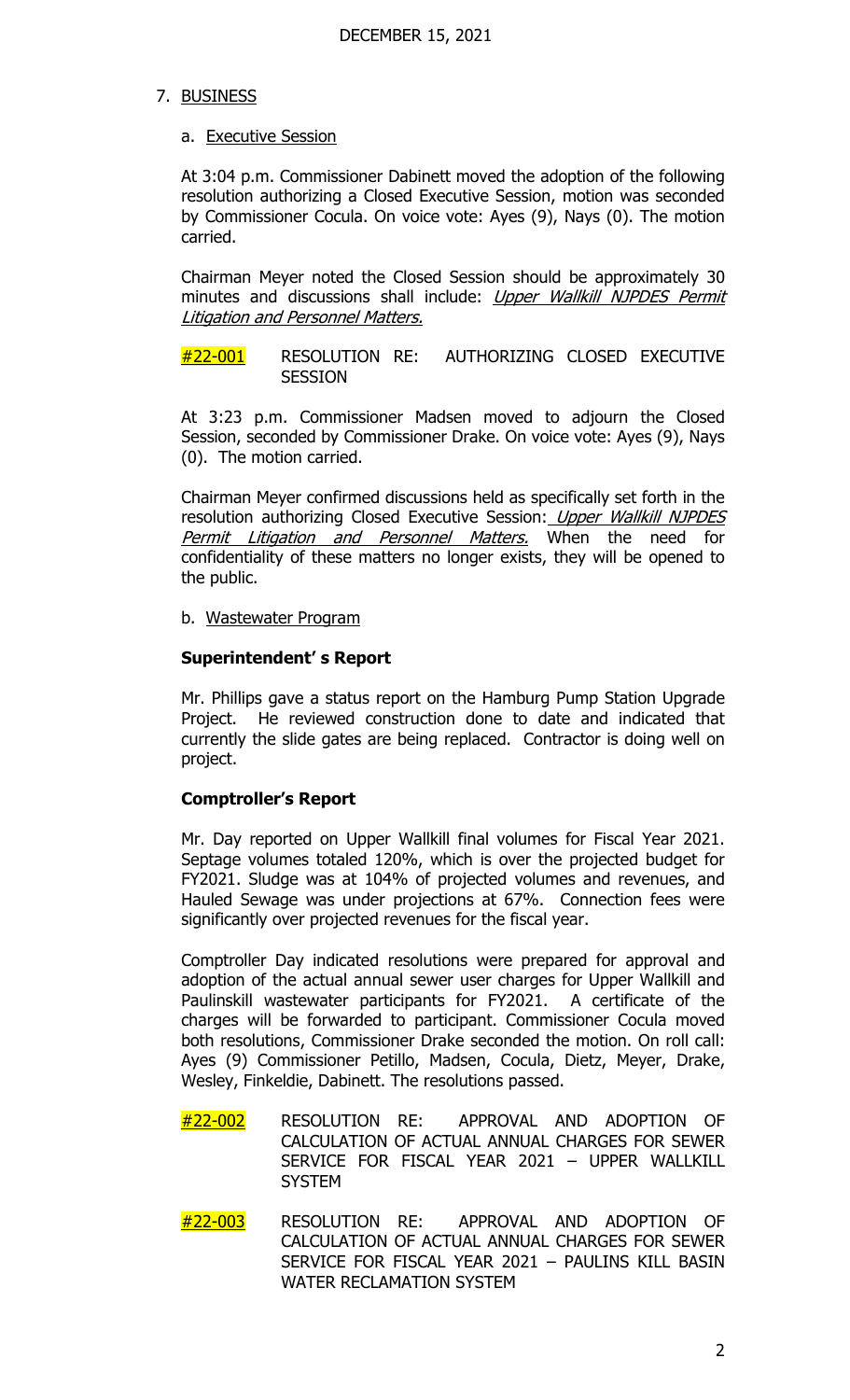c. Solid Waste Program

### **Superintendent's Report**

Superintendent Morris reported on an incident at the Recycling Center involved a woman that fell and hit her face on the concrete. She refused medical attention, however she did go for treatment at the hospital. Videotape of the incident was reviewed by Staff, and a resident previously put a carpet roll on the ground, which turned into a trip hazard. Mr. Morris confirmed that the item was not there long timewise for employees to see and move out of the way.

Mr. Morris reported that he received a Notice of Violation from the NJDEP for a previous potential hazardous waste disposal incident, which was subsequently deemed by the SC Health Department and NJDEP as nonhazardous. After Mr. Morris questioned the NOV to the inspector and department head, they agreed the disposal was deemed non-hazardous and rescinded the NOV. A letter was received confirming the NOV was issued in error. Discussions ensued regarding how to discover the hazardous waste before it hits the ground. Staff will follow up on NJDEP clarification on how to find the HHW before discovery.

Mr. Morris prepared a resolution extending Contract #21-01 for services for Household Hazardous Waste Events for 2022. The current contract with MXI allows for a one year extension for #22-01 while retaining the bid price of \$1.39 per pound for HHW disposal. Commissioner Drake moved authorizing resolution, seconded by Commissioner Madsen. On roll call: Ayes (9) Commissioner Petillo, Madsen, Cocula, Dietz, Meyer, Drake, Wesley, Finkeldie, Dabinett. The resolution passed.

#22-004 RESOLUTION RE: AUTHORIZING AWARD FOR SCMUA CONTRACT #22-01 HOUSEHOLD HAZARDOUS WASTE DISPOSAL EVENT(S) TO MAUMEE EXPRESS, INC.

Mr. Morris reported regarding the non-profit organization of Final Salute, which is an honor color guard based in Newton. They assist the SCMUA with flag recycling program. He proposed in lieu of a donation, the SCMUA offer a clothing bin box for collection of funds. There are other non-profits that have been designated clothing bins at the recycling center and are paid \$2,000.00 per year for material collected. Commissioner Dabinett moved that the SCMUA issue one of their clothing bins to the Final Salute Honor Color Guard, based out of Newton, seconded by Commissioner Drake. On roll call: Ayes (9) Commissioner Petillo, Madsen, Cocula, Dietz, Meyer, Drake, Wesley, Finkeldie, Dabinett. The motion passed.

Mr. Morris reviewed the Christmas Tree Amnesty Program that the Commissioners consider each year for the allowance of one free Christmas Tree per vehicle for disposal. Commissioner Dietz moved to allow one free Christmas tree per vehicle, Commissioner Madsen seconded motion. On roll call: Ayes (9) Commissioner Petillo, Madsen, Cocula, Dietz, Meyer, Drake, Wesley, Finkeldie, Dabinett. The motion passed.

### **Chief Engineer's Report**

Chief Engineer Sesto updated the Commissioners on the construction of the Leachate PS/FM Project (Contract #446). He highlighted milestones in the project timeline, including the tank installation/work, hydro test, electrical and mechanical work in the chemical building. He noted the chemical building work needs to be complete before the hydraulic testing. Weekly meetings continue. Discussions ensued regarding evolving punch-list items and when the start-up can occur.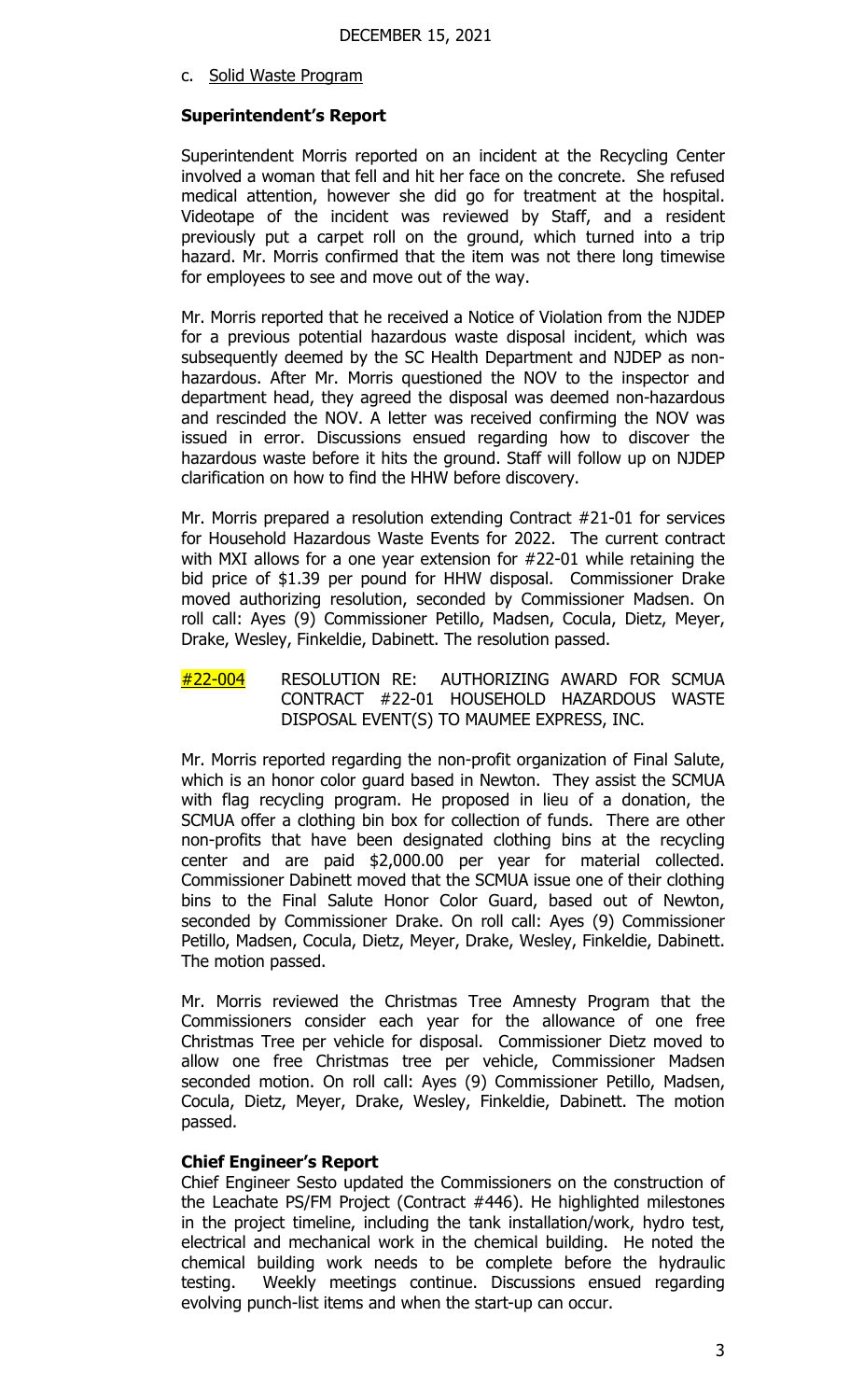Mr. Sesto reviewed the status of the Stage 2 Landfill Expansion Project. He reviewed discussions and approvals from NJDEP for the use of aggregate instead of drainage sand on certain slopes to avoid washouts. He noted the necessary weather conditions that are needed/ideal for liner installation, especially the sand layer. No moisture can be present. UV layer also needs to be installed to date. The contractor is beginning to work on the new convenience center and recycling center. ARM engineers will begin to submit a portion of the cell 6b information to the NJDEP to expedite the review time for certification of cell.

# **Comptroller's Report**

Mr. Day reviewed final Solid Waste Revenues and Tonnages for FY2021. He reported that compared to last year, tonnages are up 2.6%, and revenues also were up \$121,000. Strong revenue showing for 2021, although landfill space is also depleting.

d. General Authority Business

# **Comptroller's Report**

Mr. Day reported that only a few of SCMUA employees receive a paper paycheck, and in order to reduce payroll costs, and increase productivity, he prepared a resolution to mandate direct deposit. Commissioner Drake moved the authorizing resolution, seconded by Commissioner Madsen. On roll call: Ayes (9) Commissioner Petillo, Madsen, Cocula, Dietz, Meyer, Drake, Wesley, Finkeldie, Dabinett. The resolution passed.

- #22-005 RESOLUTION RE: AUTHORIZING SUSSEX COUNTY MUNICIPAL UTILITIES AUTHORITY'S MANDATORY DIRECT DEPOSIT PER N.J.S.A.52:14-15(F)(2)(B)
- e. Personnel

### **Solid Waste Superintendent's Report**

Mr. Morris prepared a resolution for a request for a leave of absence for a Solid Waste Employee, as reported in Executive Closed Session. Commissioner Cocula moved the resolution, seconded by Commissioner Drake. On roll call: Ayes (9) Commissioner Petillo, Madsen, Cocula, Meyer, Drake, Wesley, Finkeldie, Dabinett; Nays (0). The resolution passed.

#22-006 RESOLUTION RE: REQUEST FOR OFFICIAL LEAVE OF ABSENCE WITHOUT PAY FOR MEDICAL REASONS FOR A 2 MONTH PERIOD **FOR KR8867** 

### **Executive Director's Report**

Mr. Varro referred to Executive Closes Session discussions regarding a resolution for a request for a leave of absence for an Administrative employee. Commissioner Cocula moved the resolution, seconded by Commissioner Dabinett. On roll call: Ayes (9) Commissioner Petillo, Madsen, Cocula, Meyer, Drake, Wesley, Finkeldie, Dabinett; Nays (0). The resolution passed.

#22-007 RESOLUTION RE: REQUEST FOR OFFICIAL LEAVE OF ABSENCE WITH PAY FOR FAMIILY MEMBERS ILLNESS FOR A PERIOD OF 3 MONTHS FOR KD3671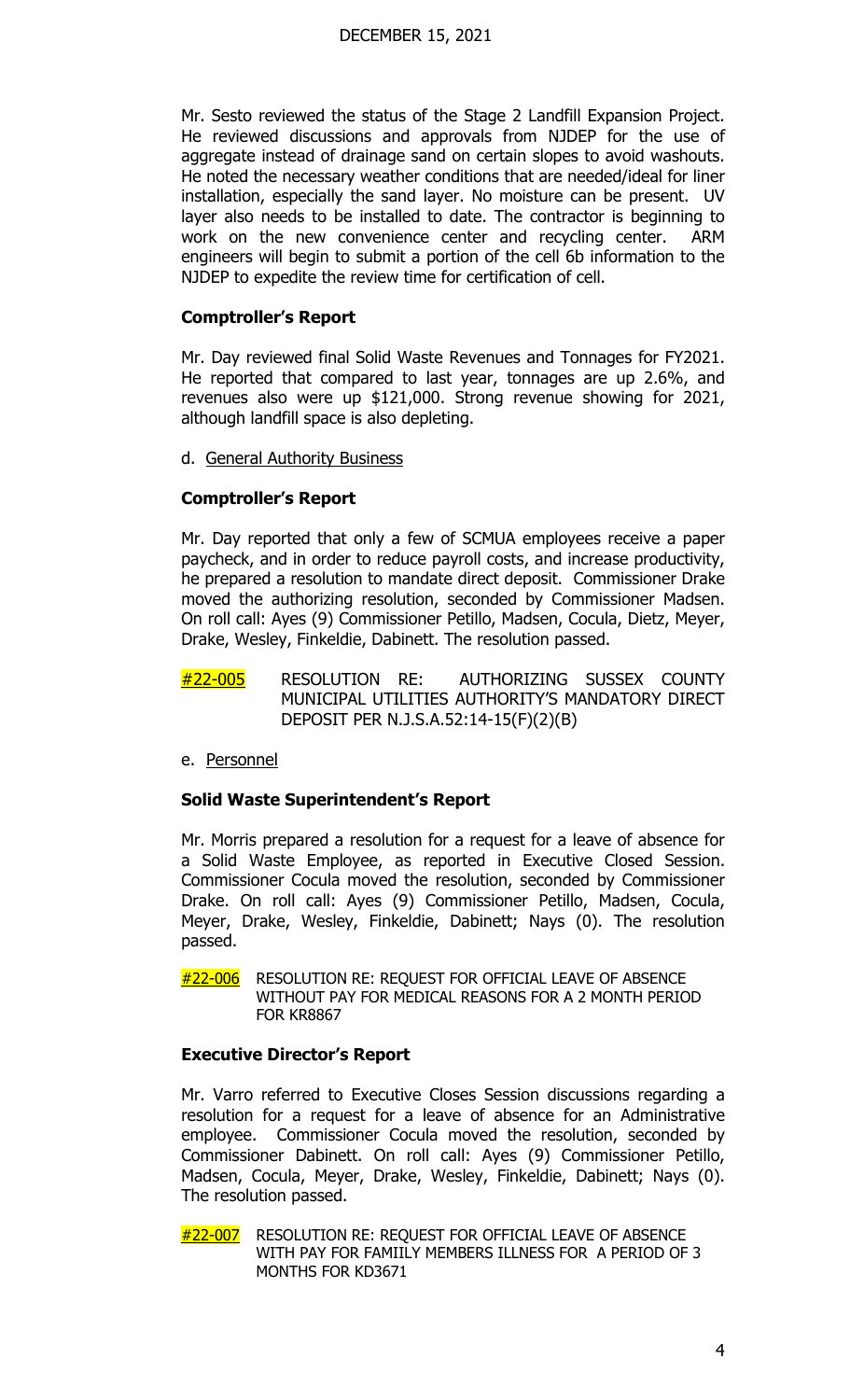#### DECEMBER 15, 2021

Mr. Varro presented a resolution prepared to adopt the 2022 employee personnel policy manual, including salary guide, organizational structure, job descriptions, holiday calendar, etc. He reviewed updates in Executive Session. Commissioner Drake moved the resolution, seconded by Commissioner Cocula. On voice vote: Ayes (9), Nays (0), Abstain (0). The resolution passed.

#22-008 RESOLUTION RE: ADOPTION OF AMENDED SUSSEX COUNTY MUNICIPAL UTILITIES AUTHORITY ORGANIZATIONAL STRUCTURE, STAFF POSITION DESCRIPTION, SALARY STRUCTURE AND PERSONNEL AND EMPLOYEE POLICIES (EFFECTIVE JANUARY 1, 2022)

Mr. Varro reviewed a resolution that was prepared for Authority supervisors' salary adjustments for 2022. Discussions were held in Executive Session regarding same. Commissioner Cocula moved the resolution, seconded by Commissioner Drake. On roll call: Ayes (9) Commissioners Petillo, Madsen, Cocula, Dietz, Drake, Perez, Wesley, Finkeldie, Dabinett; Nays (0); Abstain (0). The resolution passed.

#22-009 RESOLUTION RE: FY2022 SALARY ADJUSTMENTS AND PERSONNEL ACTIONS FOR SCMUA EMPLOYEES – DEPARTMENT HEADS

Mr. Varro prepared a resolution for SCMUA Employee salary adjustments for 2022. Discussions were held in Executive Session regarding same. Commissioner Dietz moved the resolution, seconded by Commissioner Madsen. On roll call: Ayes (9) Commissioners Petillo, Madsen, Cocula, Dietz, Drake, Perez, Wesley, Finkeldie, Dabinett; Nays (0); Abstain (0). The resolution passed.

#22-010 RESOLUTION RE: FY2022 SALARY ADJUSTMENTS AND PERSONNEL ACTIONS FOR SCMUA EMPLOYEES

- 8. Financial Transactions
	- a. Payment of Bills

FINANCIAL CONSENT AGENDA - Chairman Meyer asked for a motion to approve the Financial Consent Agenda (FCA). On roll call:

| Res #22-211 Financial Consent Agenda |     |                 |     |     |         |        |
|--------------------------------------|-----|-----------------|-----|-----|---------|--------|
| Commissioner                         | 1st | 2 <sub>nd</sub> | Yea | Nay | Abstain | Absent |
| <b>PETILLO</b>                       |     |                 | x   |     |         |        |
| <b>MADSEN</b>                        | X   |                 | x   |     |         |        |
| <b>COCULA</b>                        |     |                 | x   |     |         |        |
| <b>DIETZ</b>                         |     | x               | x   |     |         |        |
| <b>DRAKE</b>                         |     |                 | X   |     |         |        |
| <b>MEYER</b>                         |     |                 | X   |     |         |        |
| <b>WESLEY</b>                        |     |                 | X   |     |         |        |
| <b>FINKELDIE</b>                     |     |                 | X   |     |         |        |
| <b>DABINETT</b>                      |     |                 | x   |     |         |        |

#22-011 RESOLUTION RE: CONSENT AGENDA – BILL PAYING LIST

### 9. PUBLIC COMMENT

No public comment.